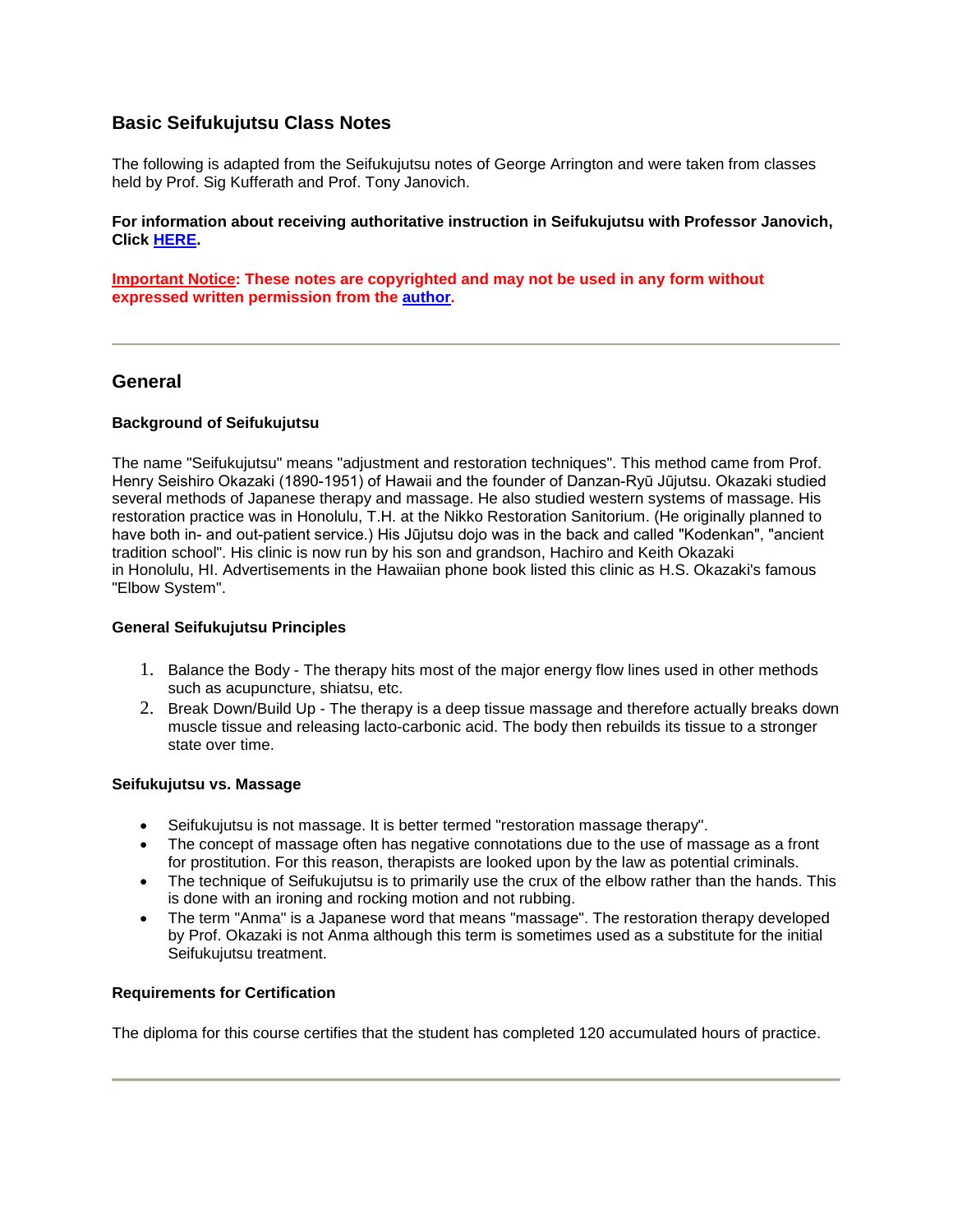# **Sanitary Measures**

## **Therapist considerations**

- Before and after each treatment, the therapist should wash their hands up to the elbows with a disinfectant soap. Hot water should be used.
- Hands should be dried with fresh towels. Paper towels make this easy.
- Therapists should present themselves to patients as clean as possible. This includes body, hair and breath.
- Therapist should wear clean clothes.
- If the therapist has long hair, it should be tied back and up so as not to fall on the patient.

### **Treatment room considerations**

- The treatment table should be covered with fresh sheets for each new patient.
- Brown, rolled craft paper may be substituted for sheets.
- If a face rest is used, it should be covered with a fresh paper towel for each patient. An alternative for this is a nurse's cap. In either case, the center of the cover should be cut out to allow the patient to see and breathe.
- Make sure the table is clean. A disinfectant spray or 10% bleach solution may be used.

### **Bathroom considerations**

- A toilet, wash sink and changing room should be available for the patient.
- A pump-bottle of disinfectant soap should be used at the wash sink.
- Paper towels should be provided at the wash sink instead of cloth towels.

# **Business Practices**

### **State requirements**

- **Each state has its own requirements for massage therapists.**
- While Seifukujutsu is not massage, the state usually covers it under massage therapy.
- California has no licensing for Seifukujutsu, but covers this under an administrative code. This code gives guidelines for education and experience. A training course qualifies for part of the education requirement.
- Business licensing is usually done through the local (city or county) government.

### **Professional organizations**

There are several national massage organizations. One good organization is the Associated Bodywork & Massage Professionals (ABMP), 28677 Buffalo Park Road, Evergreen, CO 80439-7347, (303) 674-8478.

This organization will provide liability insurance for its members.

## **Getting patients**

- The best way to build a patient clientele is through references.
- The best way to start getting references is to prove your skills to a doctor or chiropractor. This can be accomplished by giving a treatment to the doctor and then to his patients.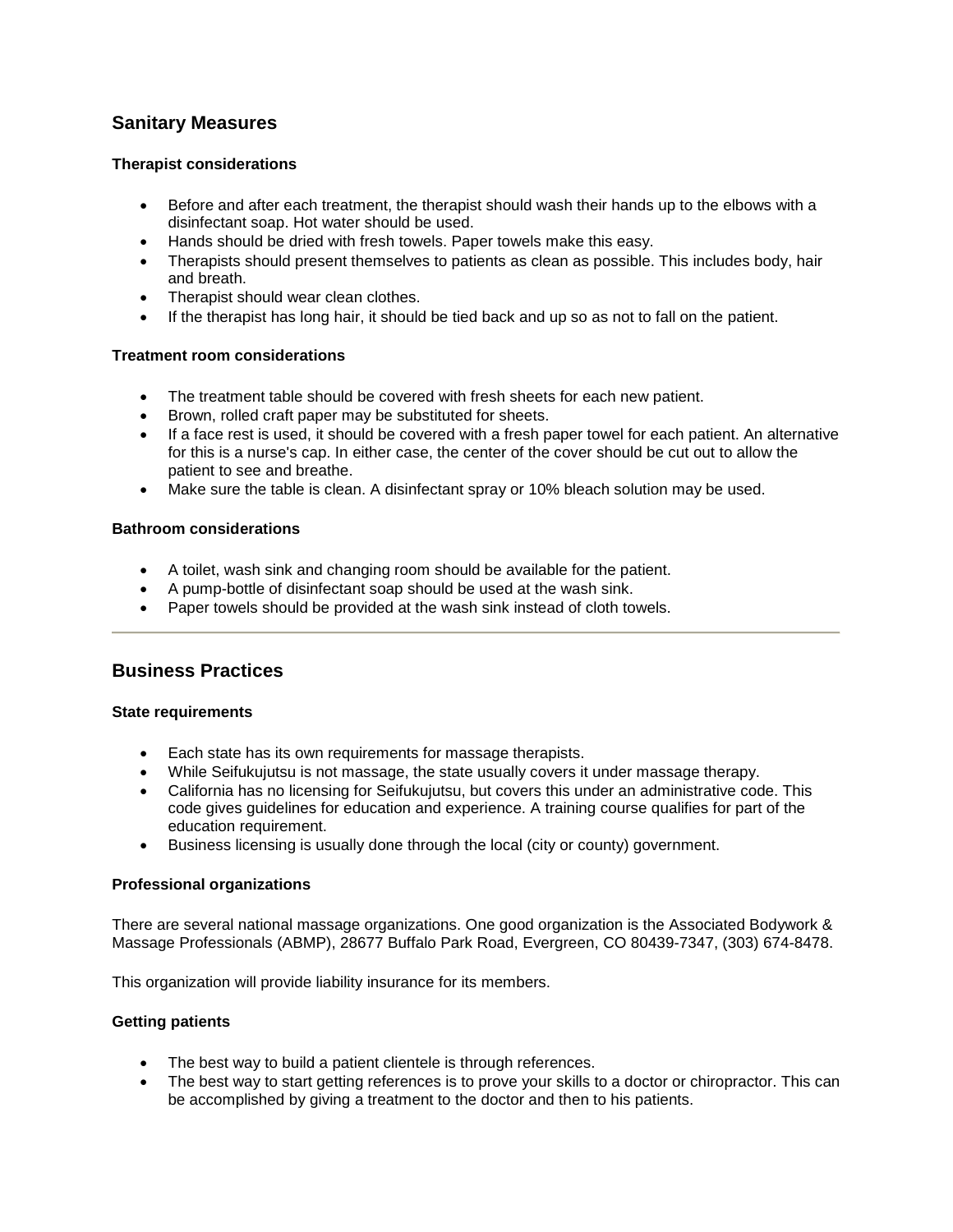• Patient referrals are best done through word of mouth.

### **Record keeping**

- It is important to keep accurate records of all the patients you treat.
- The name, contact phone number and treatment date for each patient should be kept.
- A patient record card (similar to that used by Okazaki) may be helpful.
- Careful record keeping can aid in proving state requirements for experience as well as tracking patient history.

### **Fees**

Depending upon the current market, the fee for a treatment can range from \$40-\$70.

# **Liniment**

### **Ingredients and proportions**

The liniment used by Prof. Okazaki consists of 7 ingredients. Their names and amounts are given below:

- 1. Oil of Eucalyptus
- 2. Oil of Wintergreen
- 3. Oil of Camphor
- 4. Rectified Oil of Turpentine
- 5. Tincture of Green Soap
- 6. Isopropyl Alcohol
- 7. Extra Light Virgin Olive Oil

(Proportions should be obtained by a qualified instructor.)

Ingredients 1-6 above mixed together are called the base.

The "heat" of the liniment can be increased by adding more Wintergreen and decreased by adding more Olive Oil to the base.

This is the basic liniment used by Prof. Okazaki. Other formulae are also good.

## **Storage of liniment**

- One good way to store the liniment is to use a 2 gallon water jug (normally used for camping) with a spigot at the bottom.
- Label the jug, "*BUG JUICE*" to keep people from using it for drinking. *(Note: You may also want to add the words, "Do Not Drink!" or something similar. Some people may relate "bug juice" to the kool-aid they had in summer camp. Thanks to David Bridgham for that hint.)*
- The mixture will last for several months, but should kept out of sunlight.

### **Application of liniment**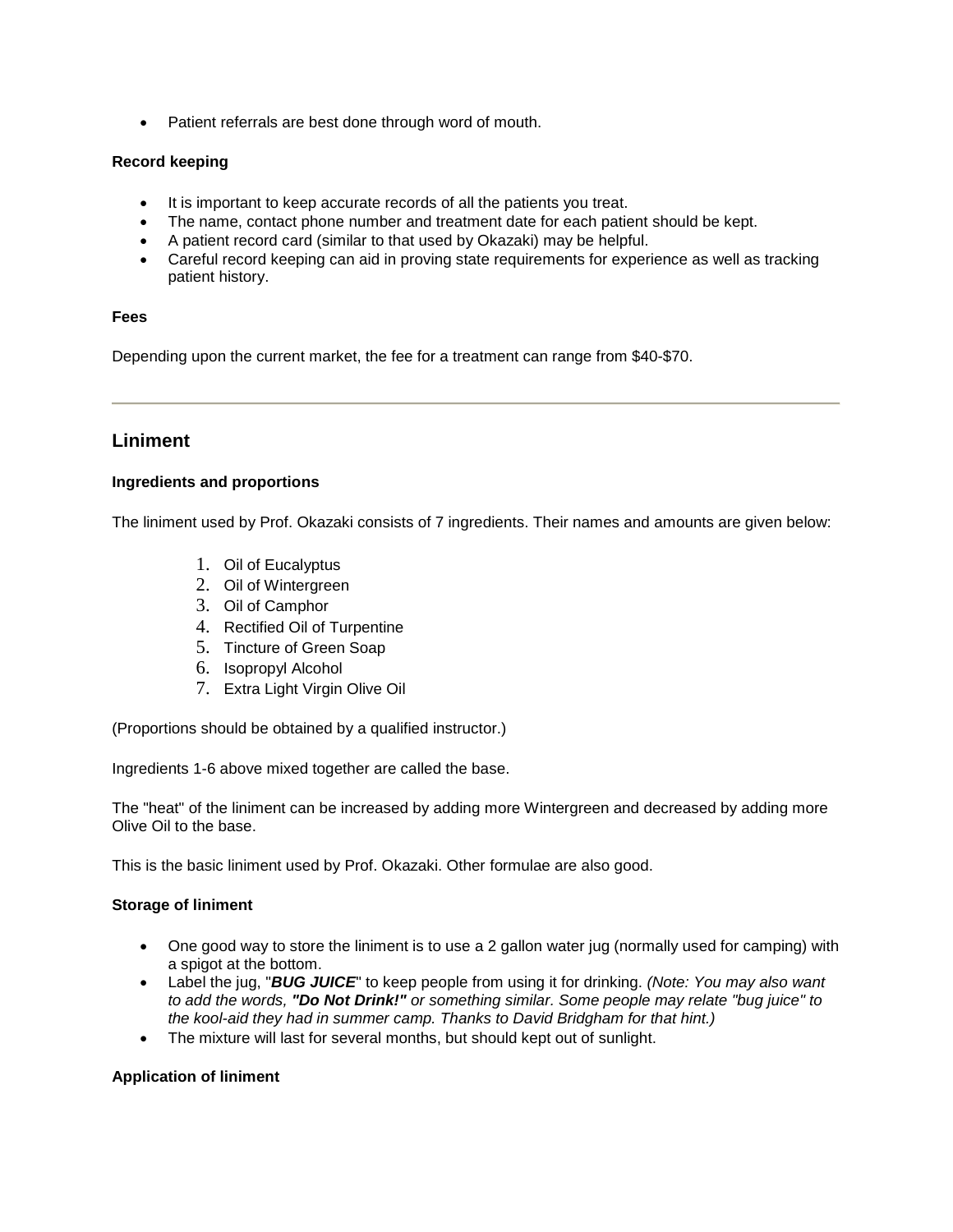- A small plastic bottle with a top dispenser can be used to apply the liniment. Another type of dispenser may have a pump on the top. A spray bottle is not useful, because it is difficult to "atomize" the oil in the liniments.
- To apply the oil to the patient, squirt the liniment in a line on their skin and immediately spread it with your finger.
- Don't rub the liniment in to the skin before working the area with your elbow.Don't use too much oil on the patient. This is wasteful.

# **Human Anatomy**

## **Muscles - The student should know the location and function of:**

- 1. Sternocleidomastoid
- 2. Trapezoid
- 3. Deltoid
- 4. Pectoralis Major
- 5. Lattisimus Dorsi
- 6. Biceps
- 7. Triceps
- 8. Rectus Abdominus
- 9. Flexor Digitalis
- 10. Extensor Digitalis
- 11. External Oblique
- 12. Gluteus Maximus
- 13. Sartorius
- 14. Quadracep
- 15. Hamstring
- 16. Tibialus Anterior
- 17. Gastrocnemius
- 18. Achilles Tendon

### **Bones - The student should know the location and function of:**

- 1. Skull
- 2. Frontal Bone
- 3. Parietal Bone
- 4. Temporal Bone
- 5. Zygomatic Bone
- 6. Orbit
- 7. Maxilla
- 8. Mandible
- 9. Occipital Bone
- 10. Cervical Vertebrae (7)
- 11. Clavicle
- 12. Scapula
- 13. Ribs
- 14. Xiphoid Process
- 15. Humerus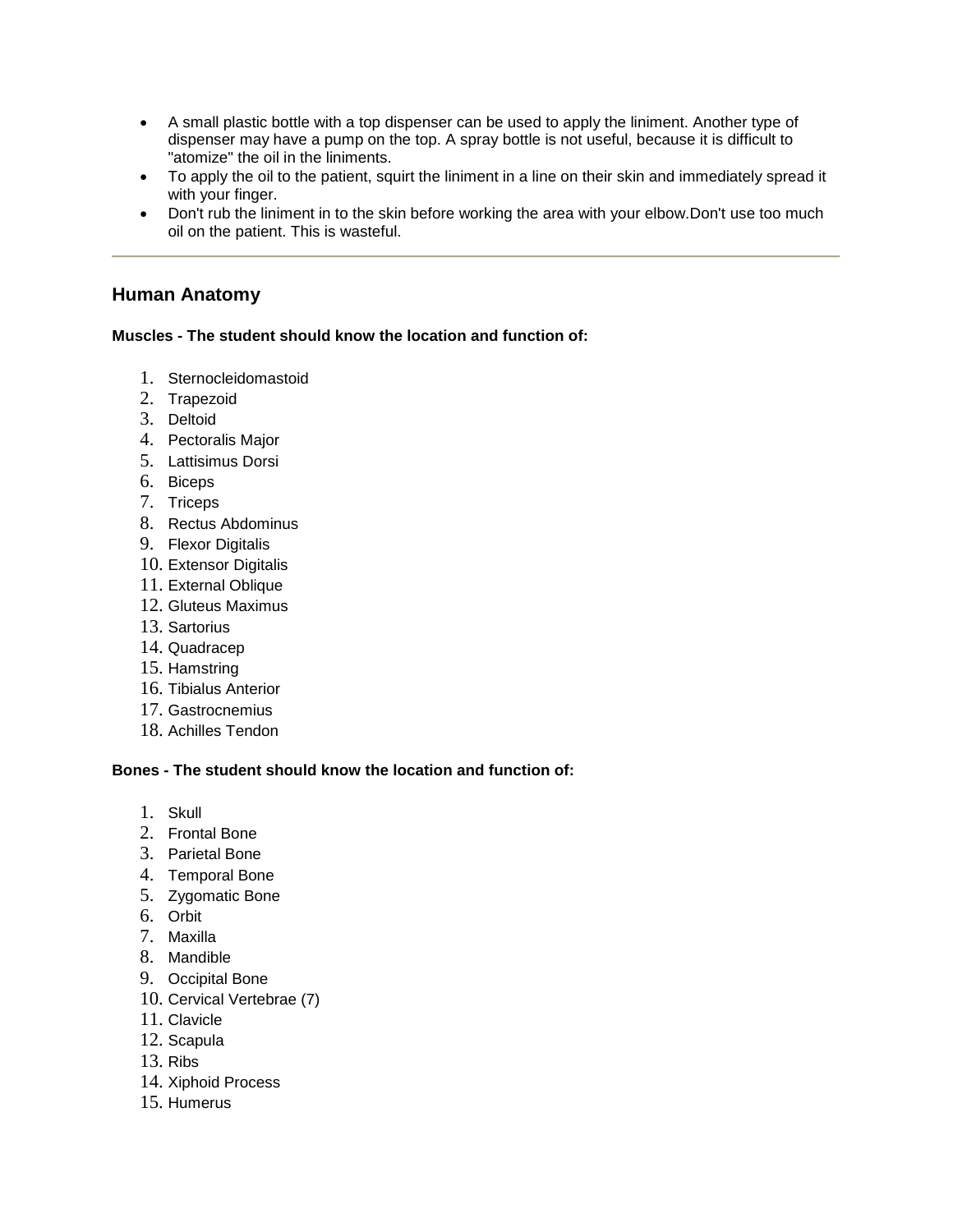- 16. Thoracic Vertebrae (12)
- 17. Lumbar Vertebrae (5)
- 18. Ulna
- 19. Radius
- 20. Ilium
- 21. Sacrum
- 22. Carpals
- 23. Metacarpals
- 24. Phalanges (fingers)
- 25. Greater Trochanter
- 26. Coccyx
- 27. Ischium
- 28. Femur
- 29. Pubis
- 30. Patella
- 31. Tibia
- 32. Fibula
- 33. Tarsals
- 34. Metatarsals
- 35. Phalanges (toes)

# **Treatment Method**

# **General Guidelines**

Pay attention to small details. Watch and emulate the instructor carefully.

Treatment lasts between 35-40 minutes. **Do not over treat**.

Most of the treatment is done with the crux of the elbow. The point is only used on the sciatic nerve and the sub-occipital.

In doing the treatment, the patients body may be divided either right/left or top/bottom. The preferred is to do the treatment in the following sequence:

- back left top
- back left bottom
- back right top
- back right bottom
- slap small of back (turn over)
- front left top
- front left bottom
- front right top
- front right bottom
- abdomen
- neck and head
- (Optional) trapezoids from a seated position

### **Patient Preparation**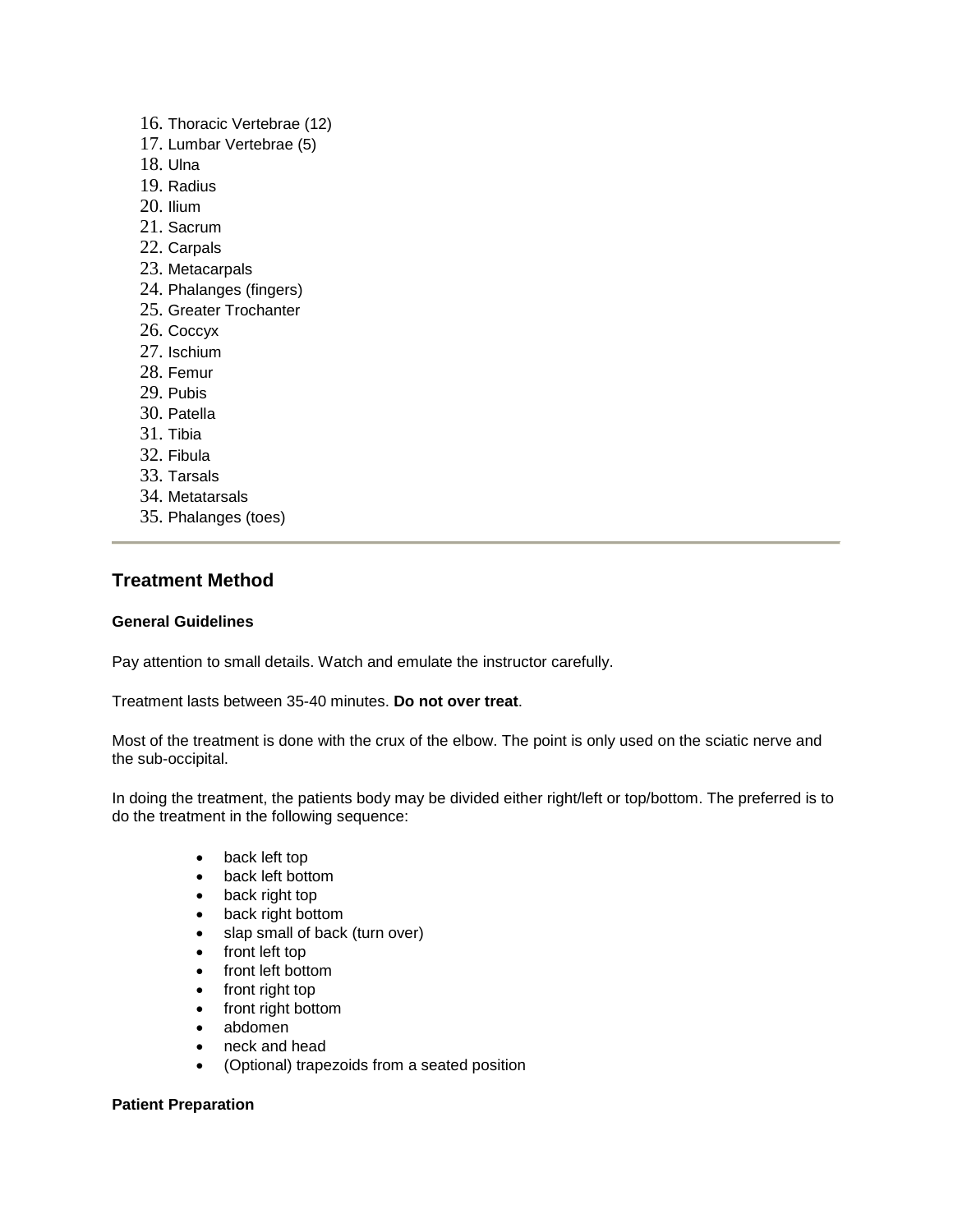- Patient should undress to shorts (for men) or shorts and a top (for women).
- For a woman to remove her top discretely, place a towel over her back and let her remove her top over her head. The towel is then placed over her buttocks.
- When turning a woman over who is not wearing a top, hold the towel while she turns over beneath it. Adjust the towel over her chest so that it is even and comfortable.
- When the patient gets on the table, they should lie on their stomach.
- Before beginning the treatment, turn the patient's head to their left and align their left ear with the spine. The ear-spine alignment should not be done if this is uncomfortable to the patient.

# **Techniques for Working the Body**

- In general, the areas on the body are manipulated away from the heart.
- The majority of the treatment is done by using the crux of the elbow. This is the area about 3-4 inches away from the tip of the elbow along the ulna on the forearm.
- The tip of the elbow may be used on certain areas such as the sciatic nerve and the sub-occipital region.
- When working an area of the body with the elbow, the following guidelines should be followed:
- Stay off of the bones, especially the spine. Only work the soft tissue.
- When beginning a particular area, take out the slack in the muscle by applying pressure in the beginning area.
- Stretch the muscle with an "ironing" motion. This is done by taking the slack out of the muscle and moving your forearm sideways.
- Combine the ironing with a "rocking" motion to increase the penetration and movement of the therapist's elbow. The rocking motion is done by moving the wrist up and down as the crux of the elbow presses down.
- On certain areas (such as the scapula and sciatic region) a "fanning" motion may be used. This is where the elbow remains in approximately the same place, while the hand traverses an arc. The rocking motion is done during fanning.
- When there is not enough oil in a particular spot to easily do and ironing motion, the therapist can opt to stay on a spot and do the rocking motion. In order to move to another spot, the forearm is lifted and moved slightly sideways.
- Penetration is usually measured on a scale from 'A' to 'E'. A' is the lightest pressure and 'E' is the deepest penetration.
- New patients should be worked with light pressure and built up to deeper penetration. A patient history record will assist the therapist in determining this.
- Each of the following techniques should be repeated 4-8 times on a particular area.

## **Back of body**

- 1. *Left Upper Trapezoid* Right elbow crux works patient's left upper trapezoid from medial to lateral. Therapist is above patient's head.
- 2. *Left Scapula* Right elbow crux fans the scapula near the shoulder from the head toward the left arm. Therapist is near patient's left shoulder.
- 3. *Left Side of Neck* Left elbow crux to left sternocleidomastoid. Left elbow point to left sub-occipital Left elbow crux to left sternocleidomastoid. Therapist is near patient's left shoulder.
- 4. *Left Rhomboid* Left arm rotates so that left hand is toward patient's feet. Left elbow crux works down the left rhomboid muscle between the spine and left scapula until just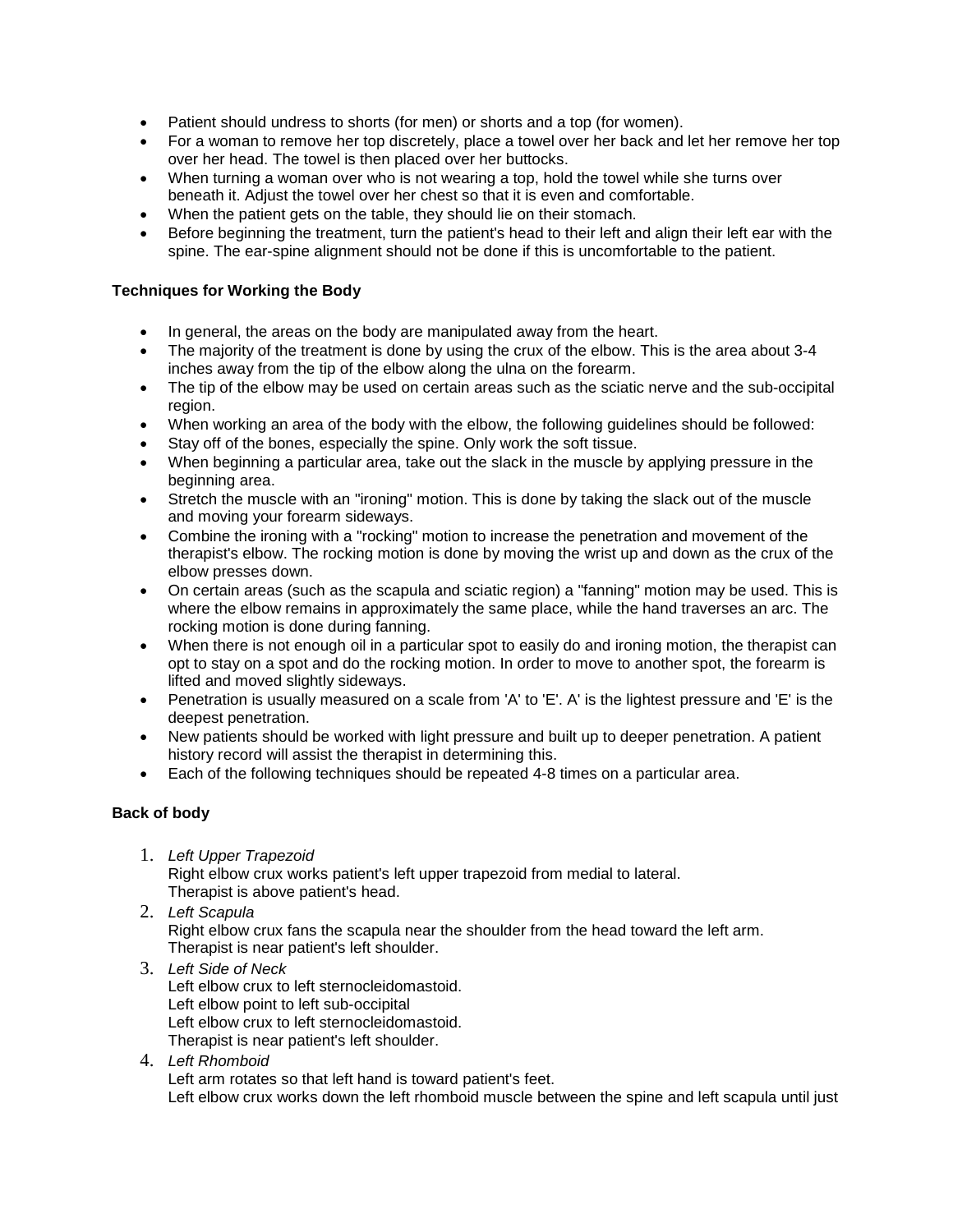below the medial tip of the left scapula. At the bottom of the stroke, do not curve the elbow to the outside of the body. Therapist is on the patient's left side.

5. *Left Lattisimus*

After several strokes on the rhomboid, the right arm takes over on the left lattisimus dorsi. The arm is perpendicular to the spine with the right hand toward the patient's right side. The stoke is done with an ironing motion from top to bottom. Therapist is on the patient's left side.

6. *Left Lower Back*

Left arm is placed on the lower back at a 45° angle down toward the patient's lower right side. This area is just above the inner crest of the left illium.

Work this area with a rocking motion.

Therapist is on the patient's left side.

7. *Left Sciatic*

Right elbow tip is placed on the side of the buttocks at the sciatic nerve indentation. This area is worked with a fanning motion. Therapist is on the patient's left side.

8. *Left Buttocks*

The left buttocks are worked with the right elbow crux. All areas except the crease should be worked. Therapist is on the patient's left side.

9. *Left Inner Shoulder & Triceps*

Move patient's left arm so that his forearm is perpendicular to his body and his hand is hanging over the edge of the table.

Hold under his left bicep with your left hand and work his medial shoulder and triceps with your right elbow crux.

Therapist is on patient's left side.

10. *Left Outer Shoulder & Triceps*

Step around patient's left arm and reverse your hand positions. The therapist's right hand is now under the patient's left bicep and the patient's left lateral shoulder and triceps is worked by the therapist's left elbow crux. Therapist is slightly above of the patient's left shoulder.

11. *Left Outer Shoulder & Triceps (arm against body)*

Place the patient's left arm against his body so that his elbow is to the outside.

The therapist holds the patient's arm against his body by placing his right fist on the table near the patient's elbow.

The patient's left lateral shoulder and triceps are worked by the therapist's left elbow crux. On this area, the therapist should keep his forearm vertical to allow him access to the side of the arm.

Therapist is to the patient's left side.

12. *Left Flexor*

Patient's left arm is placed with his elbow near the edge of the table and his forearm parallel to the edge of the table.

The finger extensor muscles are ironed with the right elbow crux from the patient's elbow to wrist. When this is done, the patient's fingers will curl.

Therapist is at the patient's side, with his elbow in toward the patient. Therapist's left fingers should rest on the patient's left palm.

13. *Left Hand and Fingers*

The therapist's right elbow crux irons from the center of the patient's left palm to beyond the tips of the patient's fingers.

Therapist is at patient's left side.

14. *Left Palm*

Therapist rocks his left elbow crux on the center of the patient's left palm.

Therapist is at the patient's left side with his right elbow in toward the patient.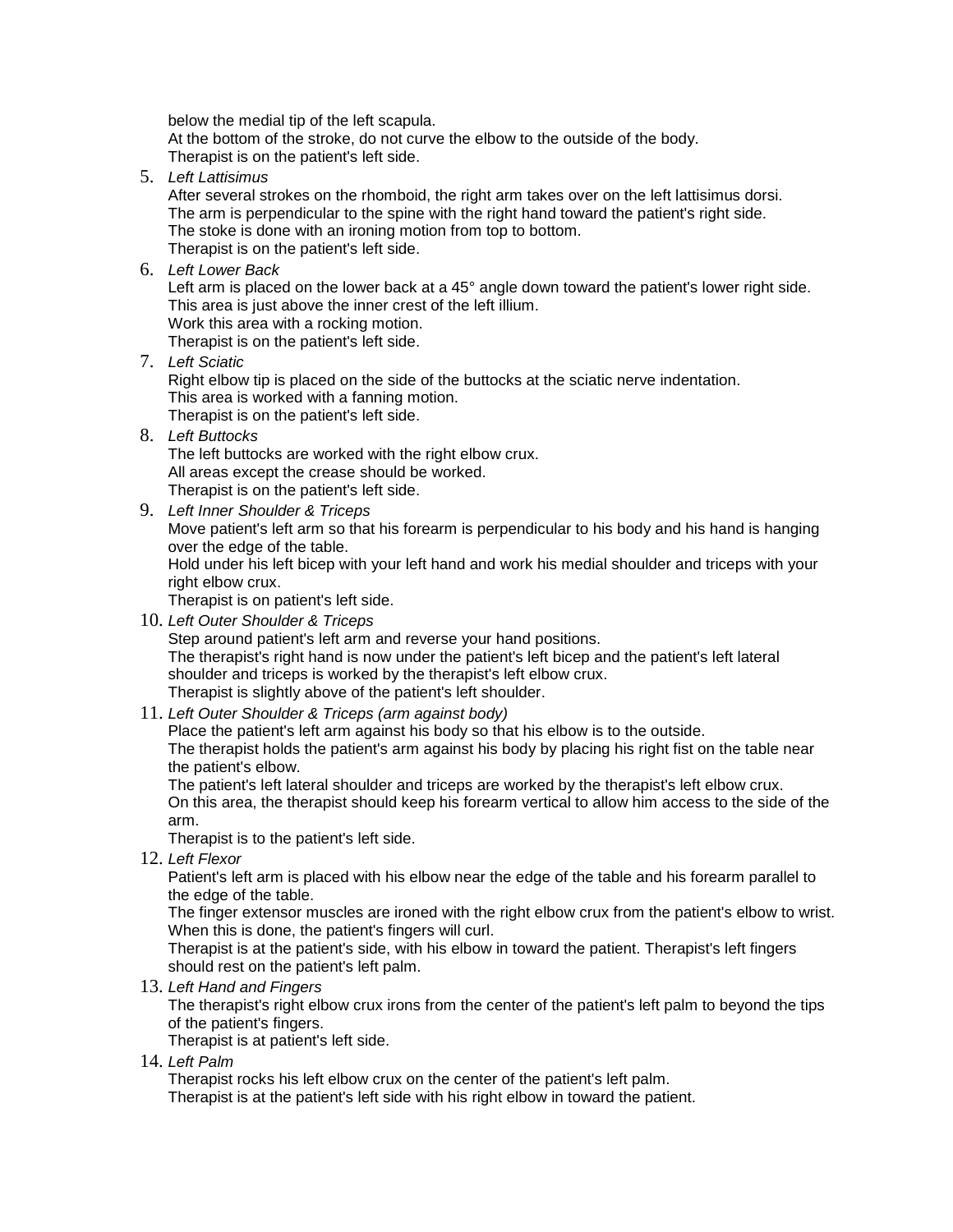15. *Left Pericardium Point*

The therapist raises his hand so that the point of his right elbow is on the Pericardium 8 point (center of the palm).

This point is worked with a rocking motion.

Therapist is at patient's left side.

16. *Left Buttocks Crease*

Therapist moves to below the patient's left buttock.

This area is worked by rocking the right elbow crux upwards and into the patient's left buttock crease.

Therapist is at the patient's side next to the left thigh.

17. *Left Medial Thigh*

Right elbow crux irons and rocks on the left medial thigh from the top to the knee. Therapist is at patient's left side near the left knee.

18. *Left Lateral Thigh*

Left elbow crux irons and rocks on the left lateral thigh from below the greater trochanter to the knee.

Therapist is at patient's left side near the left knee.

19. *Back of Left Knee*

Therapist uses both thumbs to massage the back of the left knee. This is done in a downward and outward motion Therapist is at patient's left side next to the left calf.

20. *Left Medial Calf*

Right elbow crux irons and rocks on the left medial calf from below the knee to the ankle. The spot at the bifurcation of the calf (laughing spot) should be avoided. Therapist is at patient's left side near the left ankle.

21. *Left Lateral Calf*

Left elbow crux irons and rocks on the left lateral calf from below the knee to the ankle. The spot at the bifurcation of the calf (laughing spot) should be avoided. Therapist is at patient's left side near the left ankle.

- 
- 22. *Bottom of Left Foot*

Therapist holds under patient's left instep with his left hand and irons bottom of patient's left sole and toes.

Therapist is below patient's left foot.

23. *Bend Left Leg*

Therapist moves to the left side of the patient's left calf.

Therapist's left hand presses the back of patient's knee, while the right hand bends the patient's left leg up to the thigh or until tension is felt.

Hold the leg in this position for a count of 1-2.

24. *Back and Front of Left Foot*

Patient's left calf and foot are brought back to vertical.

Therapist uses his fingers to massage the sole of the patient's left foot and his thumbs to work the instep.

25. *Left Achilles Tendon*

Therapist switches his grip so that he is holding under the patient's left instep with his right hand. Therapist works the patient's left Achilles tendon up and down between his thumb and forefinger. Patient's left foot is set back onto the table.

Repeat steps 1-25 on the patient's right side mirroring all the arm movements done on the left side.

 *(Optional) Run both thumbs along both sides of the spine from head to hips.* Therapist moves to the top of the table above the patient's head. Therapist presses both of his thumbs on either side of the top of the patient's spine and runs them down to the lower back.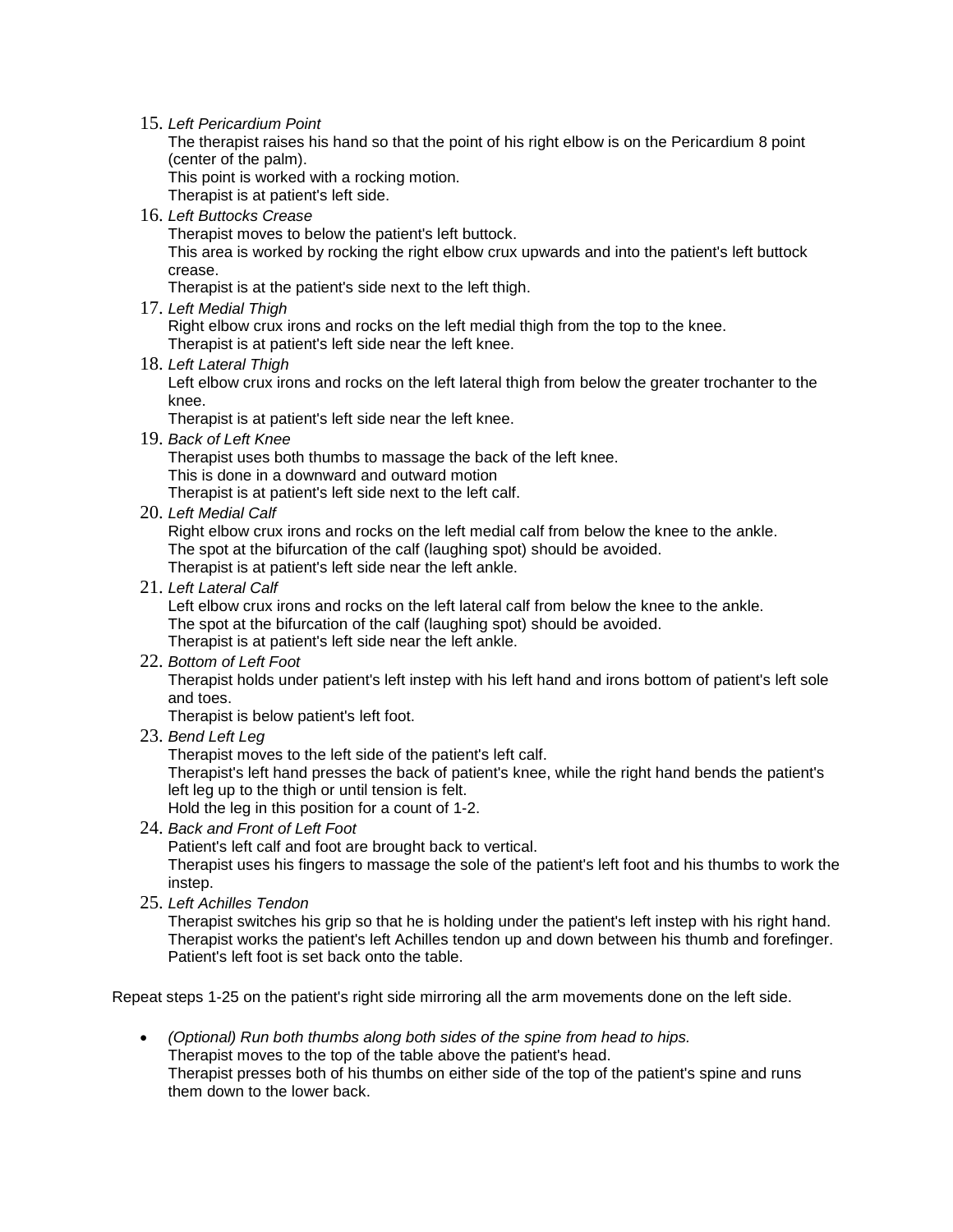### *Massage lower back and slap*

To conclude the back, the therapist massages down the patient's back with his right hand. After doing this several times, the therapist delivers a cupped palm slap to the patient's lower back.

The slap has the function of enervating the patient's body. It is also a signal for the patient to turn over. Verbal instruction to turn over is also given to the patient.

The therapist is on the patient's right side and may assist the patient in turning over. This is especially helpful if the patient is a woman who is not wearing a top.

### **Front of body**

1. *Left Pectoral Point*

This point corresponds to the acupuncture point, Lung 2.

The right elbow crux works this area with the therapist's right hand toward the patient's right hip. The therapist's right hand turns counter-clockwise toward the patient's left elbow and repeats the same procedure as described in the previous step).

Turn the patient's face to the right.

The therapist switches arms and applies the Lung 2 treatment with the left elbow crux and the hand toward the patient's head.

The therapist is near the patient's left shoulder.

2. *Left Medial Bicep*

The therapist moves to patient's left side.

Therapist takes patient's left wrist in his right hand and lifts it so that left upper arm is perpendicular to the patient's body.

Therapist's left elbow crux works the patient's left shoulder and bicep.

The patient's left wrist should be held toward the therapist's chest so as to keep the patient's left bicep above his arm.

3. *Left Lateral Bicep*

Patient's left arm is placed against his body and held in place by the therapist's left hand. The therapist's right elbow crux works the shoulder and side of the patient's left bicep. The therapist should keep his forearm vertical in order to access the patient's lower side of the left bicep.

The therapist is at the patient's left side.

4. *Left Extensor (with elbow)*

The patient's left arm is placed onto the table with his palm down and his forearm parallel to the table edge.

The therapist's left elbow crux works the top of the patient's left forearm. The therapist's left elbow is toward the patient's body.

The therapist is at the patient's side and is facing toward patient's head.

5. *Left Elbow Points (thumb pressure)* Therapist raises patient's left wrist and works the points around the patient's left elbow with his right thumb.

The therapist is at the patient's left side near the waist.

6. *Left Extensor (with thumb)*

The therapist then works the space between the patient's left ulna and radius with his right thumb. This is done from the elbow to the wrist.

The therapist is at the patient's left side near the waist.

7. *Left Metacarpals*

The therapist works the gaps between the patient's carpals with his left thumb.

The therapist is at the patient's left side near the waist.

8. *Left Fingers*

The therapist uses his left thumb and forefinger to knead the sides and top the patient's left fingers and thumb.

Using his left first and middle fingers, the therapist seals the Ki of the fingers on the patient's left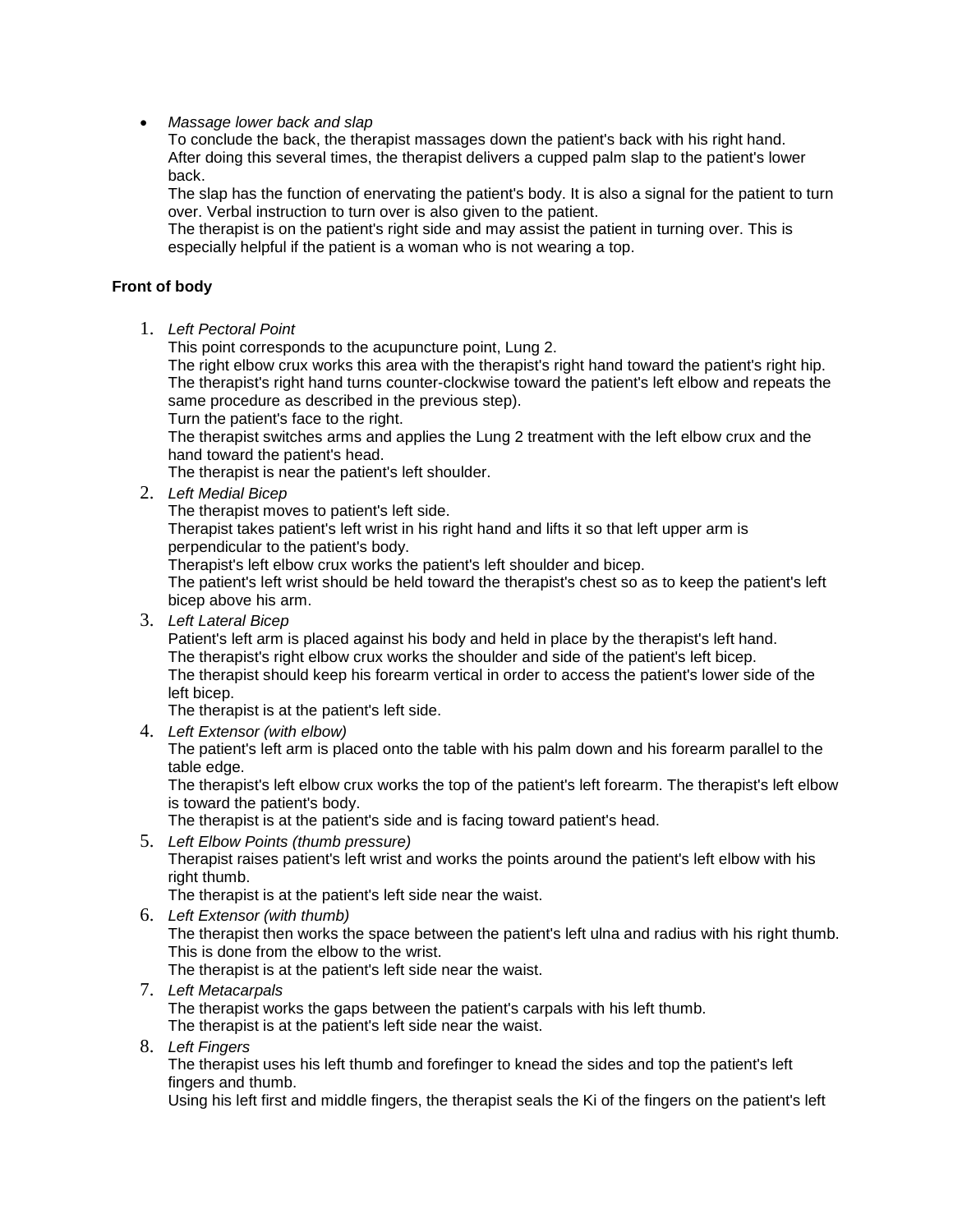hand. This is done by snapping the tips of the patient's fingers. The therapist is at the patient's left side near the waist.

9. *Left Shuko Point*

The therapist grabs the web of the patient's left hand with the thumb (outside) and first finger (palm). Pressure is held for a count of ten.

The therapist is at the patient's left side near the waist.

10. *Left Medial Quadracep*

Left elbow crux irons and rocks on the left medial thigh from the top to the knee. Therapist is at patient's left side near the left knee.

11. *Left Lateral Quadracep*

Right elbow crux irons and rocks on the left lateral thigh from the top to the knee. Therapist is at patient's left side near the left knee.

12. *Left Knee*

Therapist lightly moves the patient's left knee in a circle to observe the freedom of motion of the patella.

Therapist is at patient's left side near the left knee.

13. *(Optional) Points on Side of Left Knee*

Therapist massages the points above and below the sides of the knee with his thumb and fingers. Therapist may also use his thumb to press on the "three-mile" point which is lateral and below the head of the tibia.

Therapist is at patient's left side near the left knee.

14. *Left Medial Calf*

Right elbow crux irons and rocks on the left medial calf from below the knee to the ankle. Therapist is at patient's left side near the left ankle.

15. *Left Lateral Calf*

Right elbow crux irons and rocks on the left medial calf from below the knee to the ankle. Therapist is at patient's left side near the left ankle.

16. *Left Tarsals*

Therapist bends patient's left foot so that the toes are toward the patient's head and his left Achilles tendon is stretched.

Therapist uses his right thumb to press into the notch between the left tarsals and metatarsals. Therapist is at the patient's left foot.

17. *Left Foot Nishi and Slap*

Therapist lifts patient's left foot to about a 30° angle.

Therapist cradles the patient's left heel in his left hand and shakes it rapidly for about 30 seconds to 2 minutes. This is called "Nishi".

Therapist then supports the patient's left leg at the Achilles tendon with the back of his right wrist. He then delivers a left handed slap to the bottom the patient's left foot.

Patient's left foot is then gently placed back onto the table.

Therapist is at the side of patient's left foot.

Repeat steps 1-17 on the patient's right side.

*Abdomen*

Therapist massages the patient's abdomen in a clockwise circle three times.

This is done using the left hand over the right hand. The hands push forward with the heel of the hands and pull back with the fingers.

If the patient is constipated, the circles should be counter-clockwise.

Therapist is next to the patient's right abdomen.

- *Back of the Neck*
	- Therapist moves to the top of the patient's head.

Therapist reaches under the patient's back and massages with his fingers on either side of the patient's spine.

This massage starts at the middle of the scapula and continues up to the patient's neck.